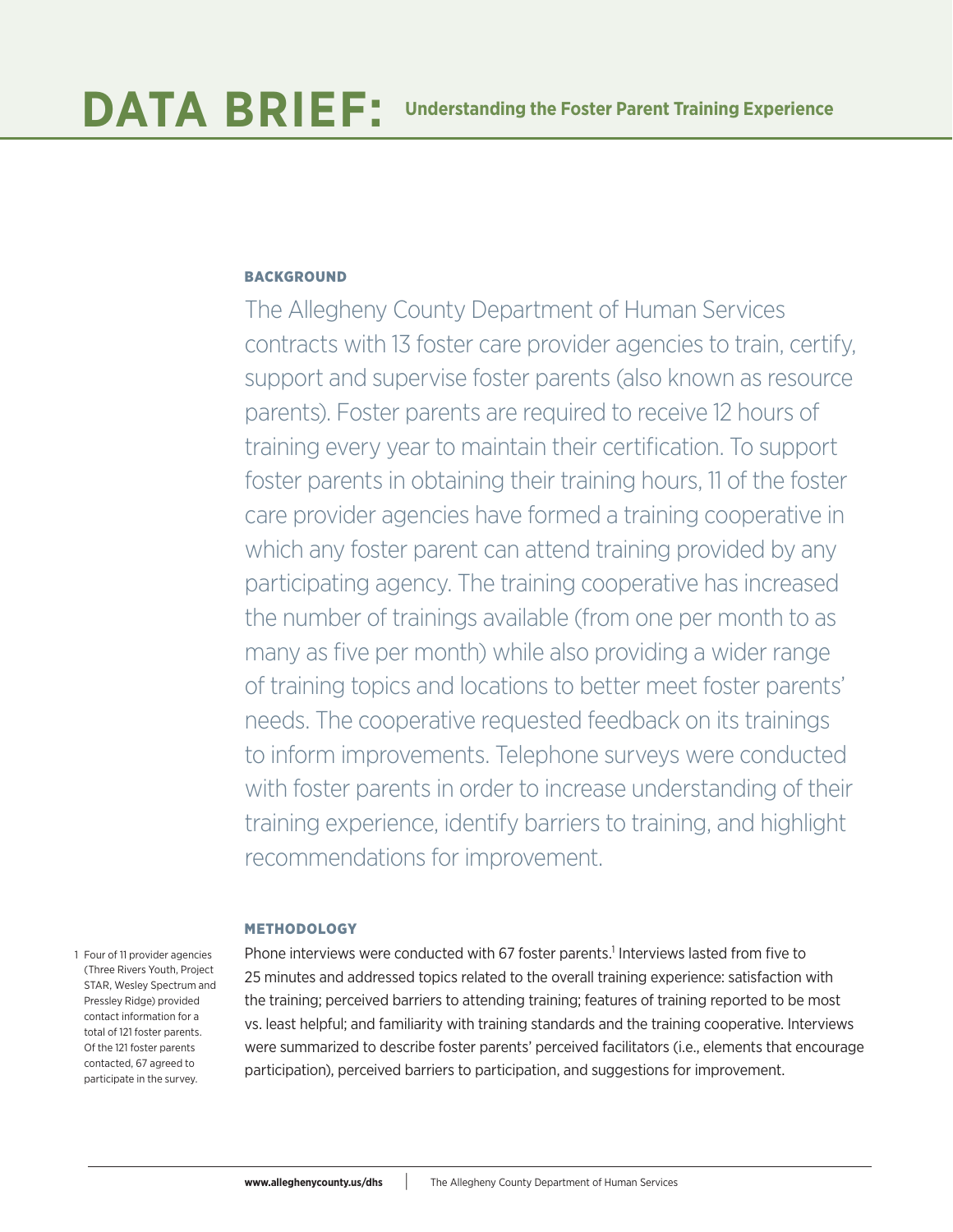#### **Barriers to Training**

- Child care
- Limited training selections
- Location
- Time
- Transportation
- Weather

"I would get off work at 4:00 pm and the training would be at 6:00pm. After a full day at work, I wouldn't feel like catching the bus to and from training, because I don't drive."

"If the training is from 6 to 8pm, and the kids need to be in bed by 8pm, then that's hard to accomplish."

#### **Facilitators**

- Peer interaction and information/ experience sharing
- Increased understanding about youth experiences; hearing from the youth themselves
- Increased ability to help manage youth behaviors, including emotional and behavioral challenges
- Information about the child welfare system and foster parenting logistics
- Format and quality of the training
- Specific training topics

2 Only three of the cooperative providers offer any child care services.

### KEY FINDINGS

- **A majority of parents (90%) indicated they were aware of the county's training requirement.** The 10 percent of parents who were not aware of training requirements were provided relevant information at the end of the interview.
- **A majority of those surveyed (82%) said they were not familiar with the training cooperative.** Parents who reported that they were not familiar with the training cooperative were given information at the end of the interview.

## **What are the barriers to attending training?**

More than three-quarters of foster parents interviewed (78%) referenced at least one barrier to attending training. The most oftencited barrier was time, including lack of free time, conflicting schedules and inconvenient training times. Specifically, working foster parents reported difficulty managing training attendance around their work schedule; foster parents found it difficult to schedule training around children's activities and evening routines, appointments and other scheduled activities (e.g., therapy); and, in general, training times were inconvenient. Other barriers cited included a lack of available child care, $2$ inconvenient meeting location (especially for those who had to travel a long distance, such as from Washington or Westmoreland counties), limited selection of trainings, and weather. Many of these barriers were described as interrelated or compounded by one another. "I would get off work at 4:00 pm and the training would be at 6:00pm. After a full day at work, I wouldn't feel like catching the bus to and from training, because I don't drive." "If the training is from 6 to 8pm, and the kids need to be in bed by 8pm, then that's hard to accomplish."

### **What encourages participation and engages foster parents in training?**

Facilitators are defined as those elements that increase the likelihood that foster parents will attend and benefit from training. The primary reported facilitator was the usefulness and relevance of the information. The top three themes were 1) being able to hear from other foster parents; 2) gaining a deeper understanding about youth history and their experiences in the child welfare system; and 3) increasing their knowledge and skills related to helping youth manage their behaviors and emotional/behavioral challenges. Other facilitators included learning about the child welfare system and foster parent process, the format of the training, and specific training topics.